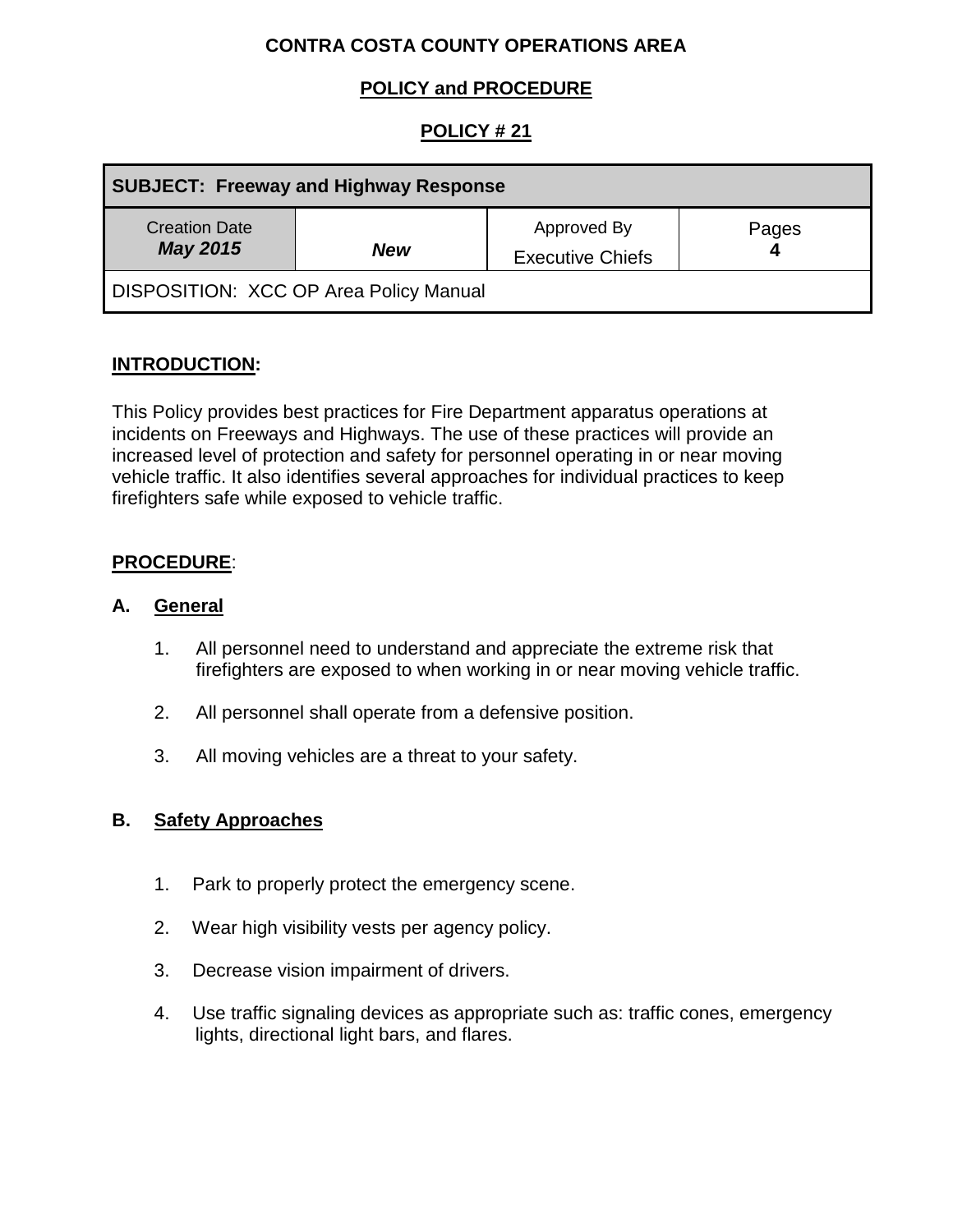### **C. Safety Standards**

- 1. Maintain situational awareness at all times and understand the risks of operating in or around moving traffic. Look before you step off of responding apparatus and keep your eye on traffic.
- 2. Position apparatus to protect the emergency scene and provide for safe work areas. This includes emergency personnel from all responding agencies and disciplines. Locate apparatus at a 45 degree angle away from the curb and at a distance of approximately 45' – 60'. This will guide vehicles away from the scene. Apparatus must also allow for additional emergency equipment and create a safe work area for emergency responders. The emergency vehicles blocking the scene must locate in a manner that will keep moving vehicles from forcing fire apparatus into the work area.



3. When operating at incidents on Freeways and Highways**, a minimum of the next due engine or truck** will be dispatched to provide a safe work area from the same direction. Additional resources may need to be requested to safely manage and protect the scene. Company officers should exercise their discretion to request additional resources. On larger scale incidents, the Incident Commander should consider requesting a tactical channel in order to improve scene coordination and reduce radio traffic on the dispatch frequency.

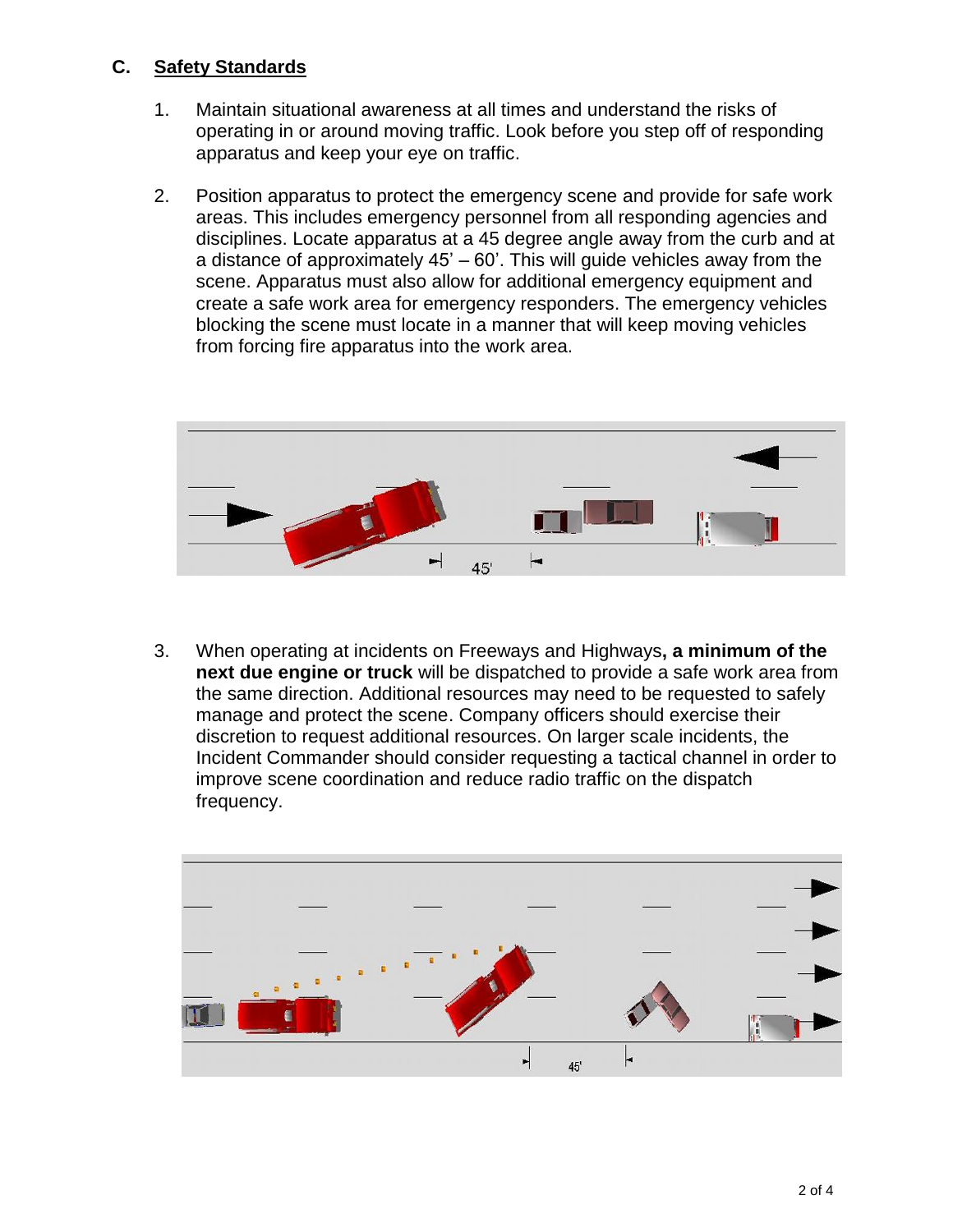4. In the event that the first arriving engine deploys a charged hose line, the engine should be angled so the pump panel and pump operator are downstream on the opposite side of oncoming traffic. The crew should operate the hose line and work only in the protected area that the apparatus provides. This is critical for crew safety.



5. The Incident Commander must evaluate the parking needs of later arriving resources and direct the parking and positioning of these vehicles as they arrive on scene to provide additional protective blocking of the scene. For example: an engine has arrived on scene of a freeway accident east bound that requires additional scene protection. The next arriving company would park prior to the first unit east bound at a distance of approximately 150' – 200' from the incident to reinforce the protected area. Basically, you are stacking apparatus like barriers. The Incident Commander should also consider the parking location of incoming ambulances and crews. These responders should be placed beyond the incident in a safe location.



- 6. During daytime emergency operations leave ALL emergency lights on to provide maximum warning to oncoming drivers.
- 7. During night time emergency operations leave all emergency lights on and turn off Fire Apparatus headlights. This will reduce the blinding effect to approaching traffic.